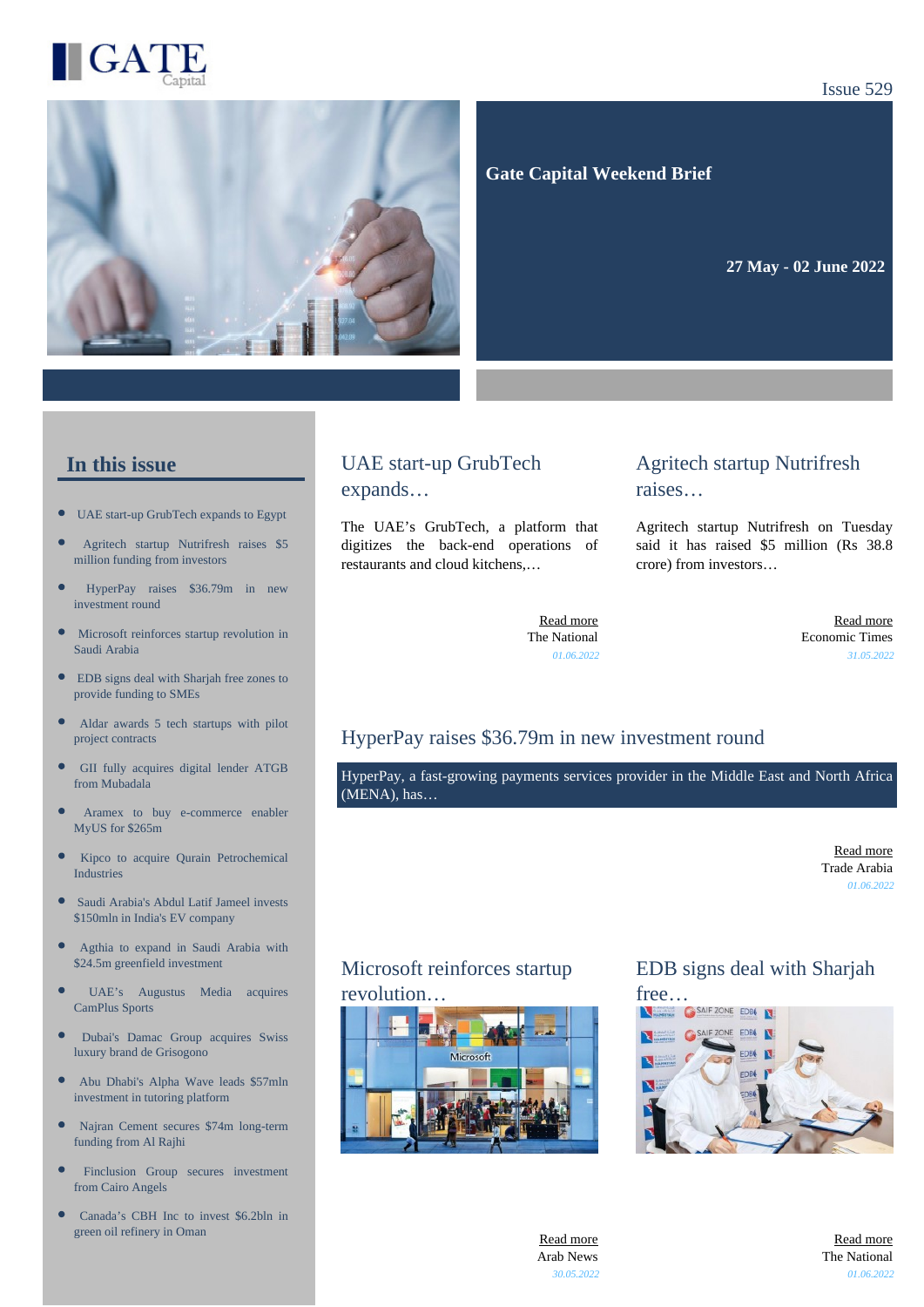# Aldar awards 5 tech startups with pilot…

 Aldar Properties announced the five tech startups had been awarded pilot projects as part of the second cycle of its equity-free accelerator programme, Scale Up, alongside strategic partner Majid Al Futtaim Communities.

> [Read more](https://gatecapital.net/back_office/newsletters/tracking/6004/671) Contruction Week Online *31.05.2022*

# GII fully acquires digital lender ATGB from…

 UAE-based private equity company Gulf Islamic Investments has fully acquired Anglo-Gulf Trade Bank (AGTB), a digital trade finance lender, from Mubadala Investment Company for an undisclosed sum.

#### Aramex to buy e-commerce enabler MyUS for…

 Aramex, a leading global provider of logistics and transportation solutions, has entered into a binding agreement to fully acquire Access USA Shipping (MyUS) for a cash purchase price of \$265 million.

 [Read more](https://gatecapital.net/back_office/newsletters/tracking/5996/671) The National *01.06.2022*

 [Read more](https://gatecapital.net/back_office/newsletters/tracking/5995/671) Trade Arabia *01.06.2022*

### Kipco to acquire Qurain Petrochemical Industries

 Kuwait Projects Co., known as Kipco, expects to acquire Qurain Petrochemical Industries Co. this year, as S&P signals it would struggle to enhance its financial position without the deal.

# Saudi Arabia's Abdul Latif Jameel invests…

 Saudi auto distributor Abdul Latif Jameel Co. has made a strategic investment of \$150 million in India's Greaves Electric Mobility, the electric vehicle arm of the engineering firm Greaves Cotton.

# Agthia to expand in Saudi Arabia with \$24.5m…

 Abu Dhabi-based food and beverage company Agthia is expanding further in Saudi Arabia with a greenfield investment worth Dh90 million (\$24.5m) that will be used to set up a manufacturing unit in the kingdom.

 [Read more](https://gatecapital.net/back_office/newsletters/tracking/5993/671) Arab News *30.05.2022*

 [Read more](https://gatecapital.net/back_office/newsletters/tracking/6006/671) Zawya *02.06.2022*

 [Read more](https://gatecapital.net/back_office/newsletters/tracking/5989/671) The National *31.05.2022*

# UAE's Augustus Media acquires CamPlus…

 Augustus Media has successfully acquired CamPlus Sports, the Dubai-based sports system integrator that portrays live matches and on-demand recordings. CamPlus Sports makes local sports more easily accessible.

# Dubai's Damac Group acquires Swiss luxury…

 Damac Group, the Dubai-based parent group of Damac Properties, has acquired Swiss jewellery brand de Grisogono, further diversifying its holdings.

# Abu Dhabi's Alpha Wave leads \$57mln investment…

 Alternative asset manager Alpha Wave, which has an office in Abu Dhabi, has led a \$57 million fund raise round for Cuemath, a global online math tutoring platform.

 [Read more](https://gatecapital.net/back_office/newsletters/tracking/6005/671) Wamda *31.05.2022*

 [Read more](https://gatecapital.net/back_office/newsletters/tracking/5990/671) The National *31.05.2022*  [Read more](https://gatecapital.net/back_office/newsletters/tracking/6001/671) Zawya *01.06.2022*